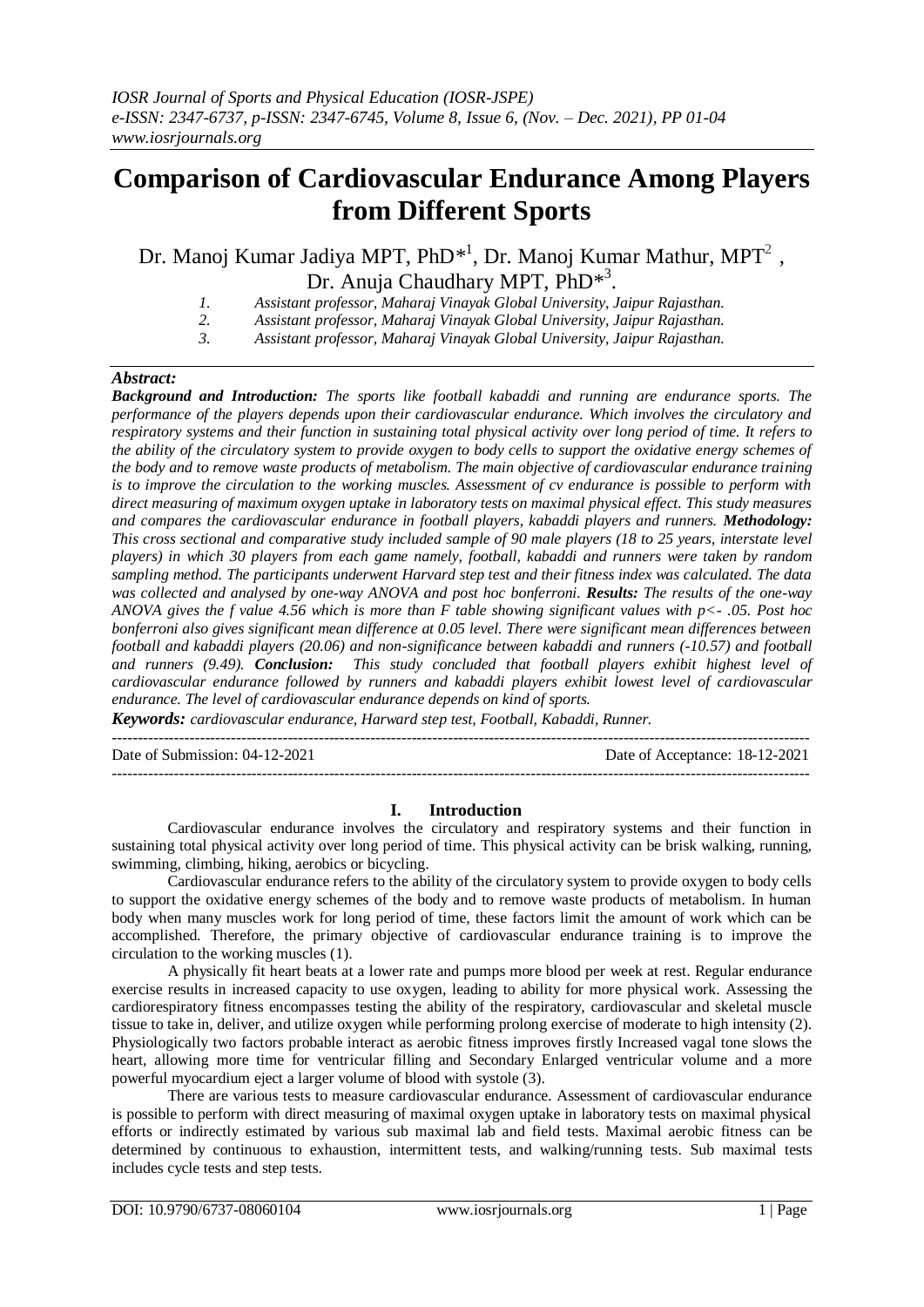Physical capacity of athlete is an important element of success in sports achievements. It involves a huge number of different capacities, with cardiovascular endurance being its major component. New regulations and tough competition requires an extraordinary cardiovascular endurance of each athlete on the field (4). Moreover, the sports like football, kabaddi, and running are endurance sports. The performance of the players of these sports depends upon their cardiovascular endurance. So, assessment of cardiovascular endurance is important because it motivates players to further increase their cardiovascular endurance and also for design their training programme. The study was attempt to measure and compare the cardiovascular endurance among players of football, kabaddi, and runners.

# **II. Methodology:**

The study was descriptive, cross sectional and comparative in nature in which 90 male players, from Football, Kabaddi, and Runners (30 players from each) were included. The average age, weight and height were 21.26  $\pm$  1.93, 68.6  $\pm$  7.24 and 1.73  $\pm$  0.04 respectively. The Runners Football players, kabaddi players were selected from Maharaj Vinayak Global University Jaipur. Table1 represents demographic characteristics of the players according to their sports.

| Game           | Football       | Kabaddi         | <b>Runners</b> |  |  |
|----------------|----------------|-----------------|----------------|--|--|
|                | $Mean + SD$    | Mean $+$ SD     | Mean $+$ SD    |  |  |
| Age (Years)    | $21.06 + 1.74$ | $21.30 + 1.82$  | $21.43 + 2.23$ |  |  |
| Weight $(Kg)$  | $64.10 + 6.55$ | $74.83 + 10.31$ | $66.80 + 4.96$ |  |  |
| Height (Meter) | $1.72 + 0.04$  | $1.74 + 0.04$   | $1.73 + 0.04$  |  |  |

**Table 1:** Demographic characteristics of the players according to sports

After selecting the subjects based on selection criteria, the procedure of the test was explained and inform consent was taken. 5 minutes self-selected warm up session was given to all the participants before commencement of the cardiovascular assessment, which was tested using Harvard step test.

Height of the Harvard step was kept 20 inch as per recommendations. Metronome was set to 120 beats per minute. On the first beat, player was instructed to place one foot on the bench, and on the second sound both feet were fully placed on the bench with the body erect straightening the legs and back. With the third and fourth sound he was asked to step down. The player was instructed to repeat the stepping up and down exercise in the above manner for 5 minutes or until exhaustion at the pace of 30 steps per minute. After player stops, his exercise duration in seconds was noted and the player was asked to stop and sit down. Exactly one minute after the exercise the researcher starts counting the pulse rate and records the same for the duration from 1- 1.5, 2- 2.5, 3- 3.5 minutes. Fitness index was calculated by using the formula:

Fitness index = [duration of exercise in second x  $100$ ] / [2 x (sum of three pulse counts after exercise)] (5). Distribution of players on the basis of cardiovascular endurance was done using Borg Scale.

### **III. Result**

The data was analysed with the help of SPSS (version: 20) software. Initially, one-way ANOVA was used to find the comparison of cardiovascular endurance among football players, kabaddi players and runners. Further analysis was done using, post hoc-bonferroni test to find the difference in cardiovascular endurance between these sports. Significant level was set at  $\leq 0.05$ .

The data from Borg scale revealed that maximum number of players had poor fitness condition as shown in Table 2. Maximum number of players following in excellent category of CV endurance were runners followed by football and kabaddi players. Whereas maximum kabaddi players have poor category followed by runners and football players.

| CV endurance | Football    | Kabaddi    | Runners      | Total        |
|--------------|-------------|------------|--------------|--------------|
|              |             | No.(%)     | No.(%)       | No.(%)       |
|              | No.(%)      |            |              |              |
| Excellent    |             | $2(6.6\%)$ | $5(16.6\%)$  | $11(12.2\%)$ |
|              | $4(13.3\%)$ |            |              |              |
| Good         | 7(23.3%)    | $2(6.6\%)$ | $5(16.6\%)$  | 14(15.5%)    |
| High Average | 7(23.3%)    | $5(6.6\%)$ | $2(6.6\%)$   | $14(15.5\%)$ |
| Low Average  | $3(10\%)$   | $4(6.6\%)$ | $2(6.6\%)$   | $9(10\%)$    |
| Poor         | $9(30\%)$   | 17(56.6%)  | $16(53.3\%)$ | $42(46.6\%)$ |

**Table 2**: Distribution of players on the basis of cardiovascular endurance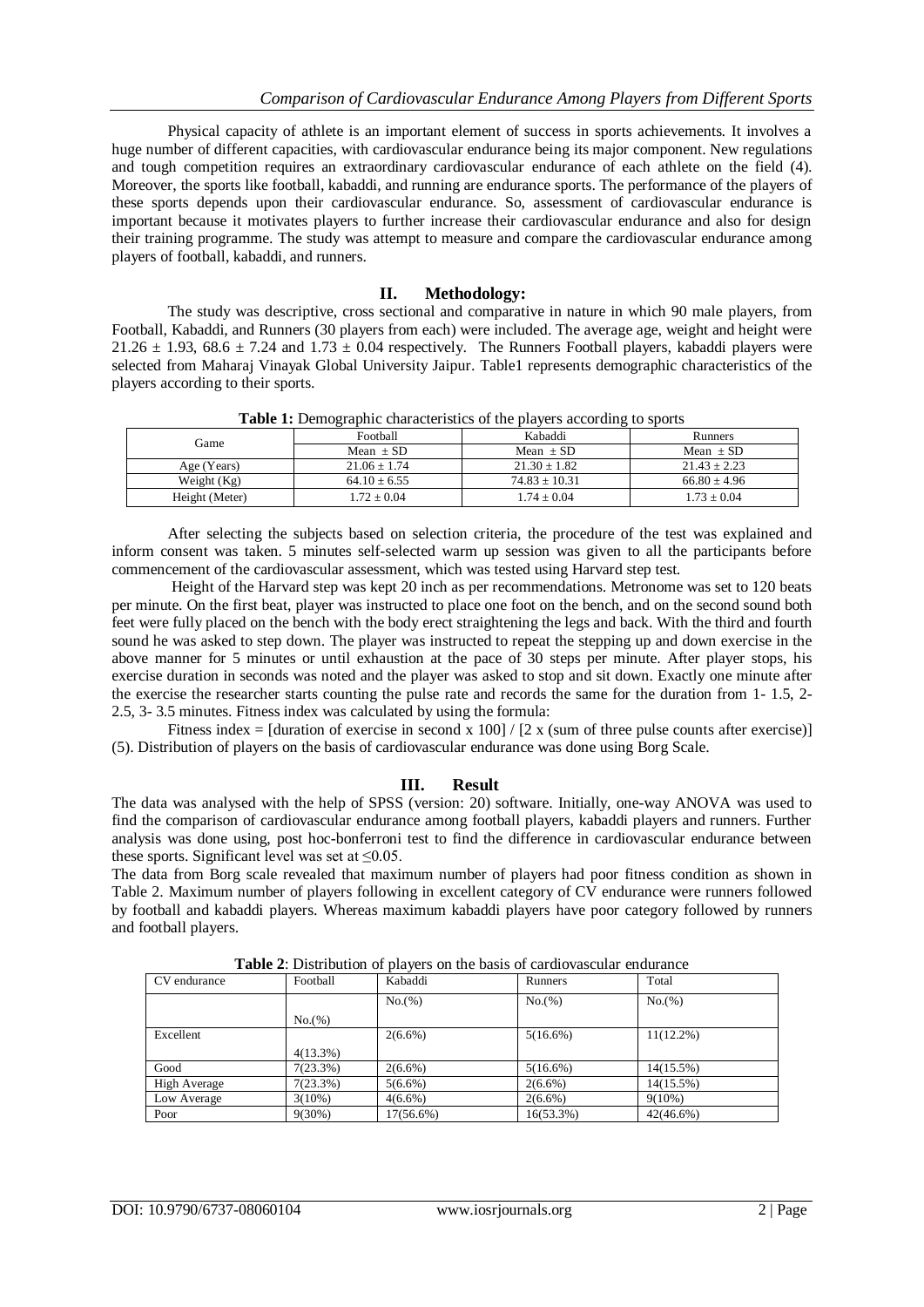The results of the one-way ANOVA give the f value 4.46 which is more tabulated value, showing significant values at the level of  $p \le 0.05$  (Table 3). Post hoc bonferroni also gives significant mean difference at 0.05 level. There were significant mean differences between football and kabaddi players (20.06) and nonsignificance difference between kabaddi players and runners (-10.57) and football players and runners (9.49) (Table 4).

|                | Sum of squares | Degree of freedom | Mean square |       | Sig.  |
|----------------|----------------|-------------------|-------------|-------|-------|
| Between groups | 6045.89        |                   | 3022.94     | 4.460 | 0.013 |
| Within groups  | 57669.92       | 87                | 662.87      |       |       |
| Total          | 63715.82       | 89                |             |       |       |

| Table 3: One-way ANOVA analysis. |  |
|----------------------------------|--|
|----------------------------------|--|

| Table 4: Post hoc analysis- Bonferroni |                 |                |              |                         |             |
|----------------------------------------|-----------------|----------------|--------------|-------------------------|-------------|
| Comparison                             | Mean difference | Standard error | Significance | 95% confidence interval |             |
|                                        |                 |                |              | Lower bound             | Upper bound |
| Football vs. kabaddi, runners          | 20.06           | 6.64           | 0.010        | 3.84                    | 36.29       |
|                                        | 9.49            | 6.64           | .471         | $-6.73$                 | 25.72       |
| Kabaddi vs football, runners           | $-20.06$        | 6.64           | 0.010        | $-36.29$                | $-3.84$     |
|                                        | $-10.57$        | 6.64           | .346         | $-26.80$                | 5065        |
| Runners vs. football, kabaddi          | 9.49            | 6.64           | .471         | $-25.72$                | 6.73        |
|                                        | 10.57           | 6.64           | .346         | $-5.65$                 | 26.80       |

# **IV. Discussion:**

Determination of cardiovascular endurance is of special importance as it plays key role in professional sports. Various researches were conducted in the past to assess cardiovascular endurance in athletic as well as non-athletic population. There are many methods to assess cardiovascular endurance Taware et al., (6) used bicycle ergometer where as Castagana et al., used yo-yo intermittent test to assess cardiovascular endurance (7). Current study is conducted using Harvard step test to assess the cardiovascular endurance in players of these three sports. There are many studies which have used Harvard step test in non-athletic population, Amitabh et al., (8) conducted a study to evaluate effect of acclimatization to hot desert and high altitude on physical fitness and body composition of healthy individuals using Harvard step test, in which healthy non athletic individuals in temperate plains had highest mean (97.4) followed by individual in hot desert 92.4 and high altitude (83.8). Shivappa conducted a study on physical fitness index with modified Harvard step test in medical students (9). Gahlawat and Parveen conducted a study to compare physical fitness in rural and urban male collegiate students, in this study, cardiovascular endurance was measured using Harvard step test. Rural students had more mean value of cardiovascular endurance (78.50) as compared to urban students (71.25). similarly, Harvard step test has also been used in studies done in players. Patil et al., (2012) assessed physical fitness index in swimmers and non-swimmers using Harvard step test. Physical fitness index on swimmers was more (100.8) than nonswimmers (10).

Rockwin compared cardiovascular endurance between football and volleyball players and found that football players had higher mean values of VO2 max comparison with volleyball players (11). Similarly, Attri compared cardiovascular endurance between football and hockey player, found that among groups of football and hockey players shows in significant at 0.05 level of confidence but mean value of cardiac efficiency is higher (81.91) in football players then in hockey player (78) (1). Football as representative of sports games, requires an intermittent performance with intertwining the aerobic and anaerobic exercises. The player is thus required to have an efficient energetic system which would support all 90 minute maintain full strength (11).

Thus it can be concluded that Harvard step test is widely used in various research studies. However, level of cardiovascular endurance is highly different from one study to another. One major difficulty with comparing these studies the lack of uniformity in study population, data collection techniques and study designs.

To sum up the results of present study, football players have higher level of cv endurance in comparison with runners and kabaddi players but in comparison to other studies the level of cardiovascular endurance is lower in all the players. Therefore, there is a need to bring awareness about importance of cardiovascular fitness in players and coaches. Role of physical therapist is also important in designing their training strategies to improve their cardiovascular fitness.

# **V. Conclusion**

The study concluded that Harvard step test can be used to assess cardiovascular endurance and the level of cardiovascular endurance depends upon kind of sport. football players exhibit highest level of cardiovascular endurance followed by runners and kabaddi players that exhibit lowest level of cardiovascular endurance. Maximum number of player had poor fitness condition. 61.1%of players follow cardiovascular